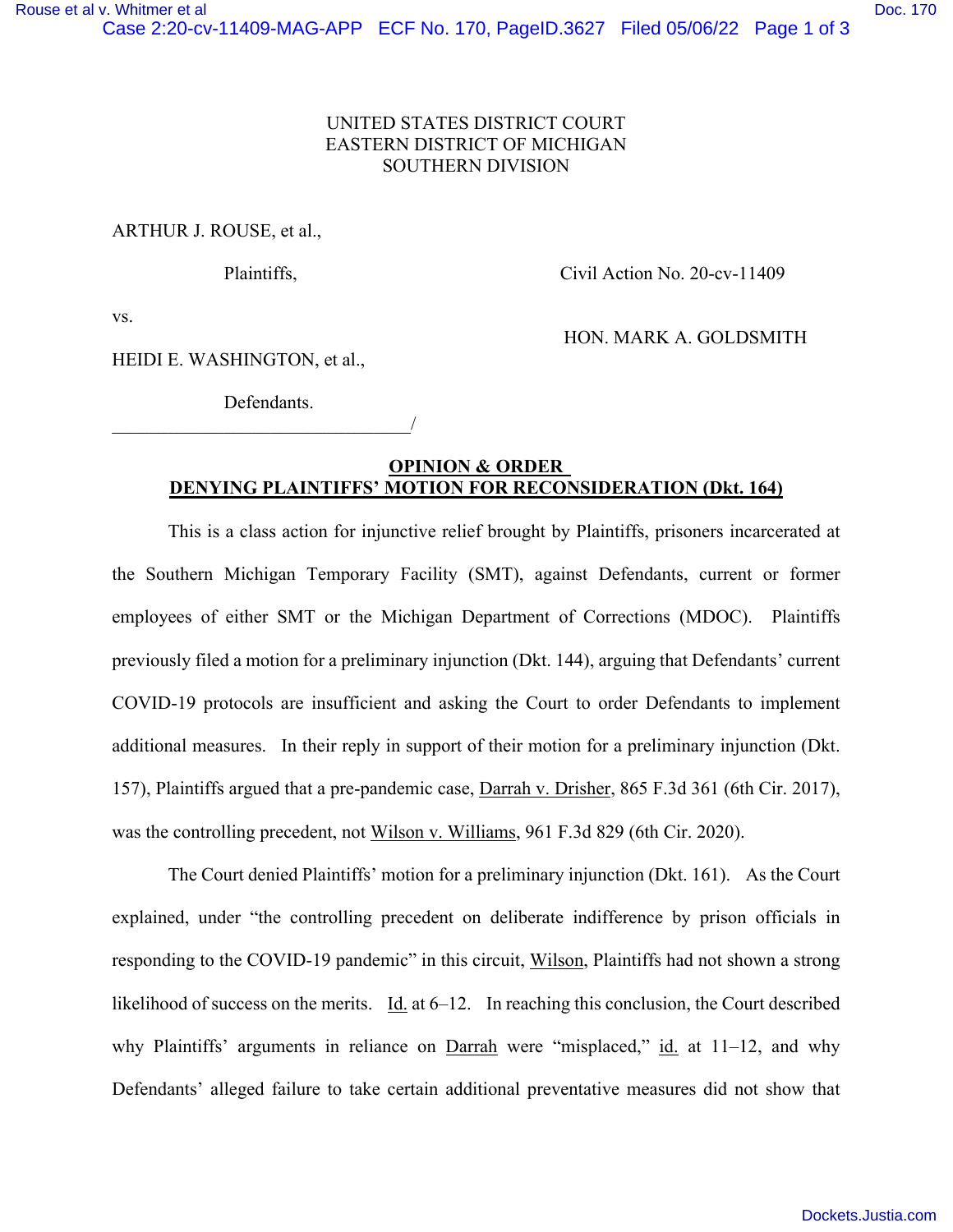Defendants acted unreasonably, id. at 9 ("Wilson dictates that prison officials are not required to 'take every possible step to address a serious risk of harm.'") (quoting Wilson, 961 F.3d at 844). The Court also determined that Plaintiffs failed to establish irreparable harm absent a preliminary injunction by not substantiating their claim that their requested relief would prevent an increase in positive infections. Id. at 12–14. Finally, the public interest—specifically, "separation of powers and federalism concerns" and "the potential deleterious impact of a preliminary injunction on the functioning and safety of Michigan's prison system"—favored denying the motion. Id. at 14–16.

Plaintiffs have now filed a motion for reconsideration of the Court's opinion denying their motion for a preliminary injunction (Dkt. 164).<sup>1</sup> Local Rule 7.1(h)(2) governs motions for reconsideration of non-final orders. As that rule states, such motions "are disfavored." E.D. Mich. LR 7.1(h)(2). Further, such motions can be brought only on the three grounds set forth in the rule. See E.D. Mich. LR 7.1(h)(2)(A)–(C). Plaintiffs base their motion on the first ground that "[t]he court made a mistake, correcting the mistake changes the outcome of the prior decision, and the mistake was based on the record and law before the court at the time of its prior decision." E.D. Mich. LR  $7.1(h)(2)(A)$ .<sup>2</sup>

<sup>&</sup>lt;sup>1</sup> Because oral argument will not aid the Court's decisional process, the motion will be decided based on Plaintiff's motion. See E.D. Mich. LR 7.1(f)(2); Fed. R. Civ. P. 78(b). Pursuant to E.D. Mich. LR 7.1(h)(3), Defendants did not file a response to the motion.

 $2$  In attempting to challenge the Court's conclusion that a "deleterious impact of a preliminary injunction" could include staffing shortages, see 3/9/22 Op. at 15, Plaintiffs cite an article published on February 2, 2022, and argue that "[i]t is proper for this Court to consider this new evidence on a motion for reconsideration because the article was published two days prior to Plaintiffs' filing their reply and they did not discover it at the time and could not have reasonably discovered it given the timing of their Reply." Mot. at 19 n.10 (citing E.D. Mich. LR  $7.1(h)(2)(C)$ ). Because the article was published before Plaintiffs' reply deadline, they could have